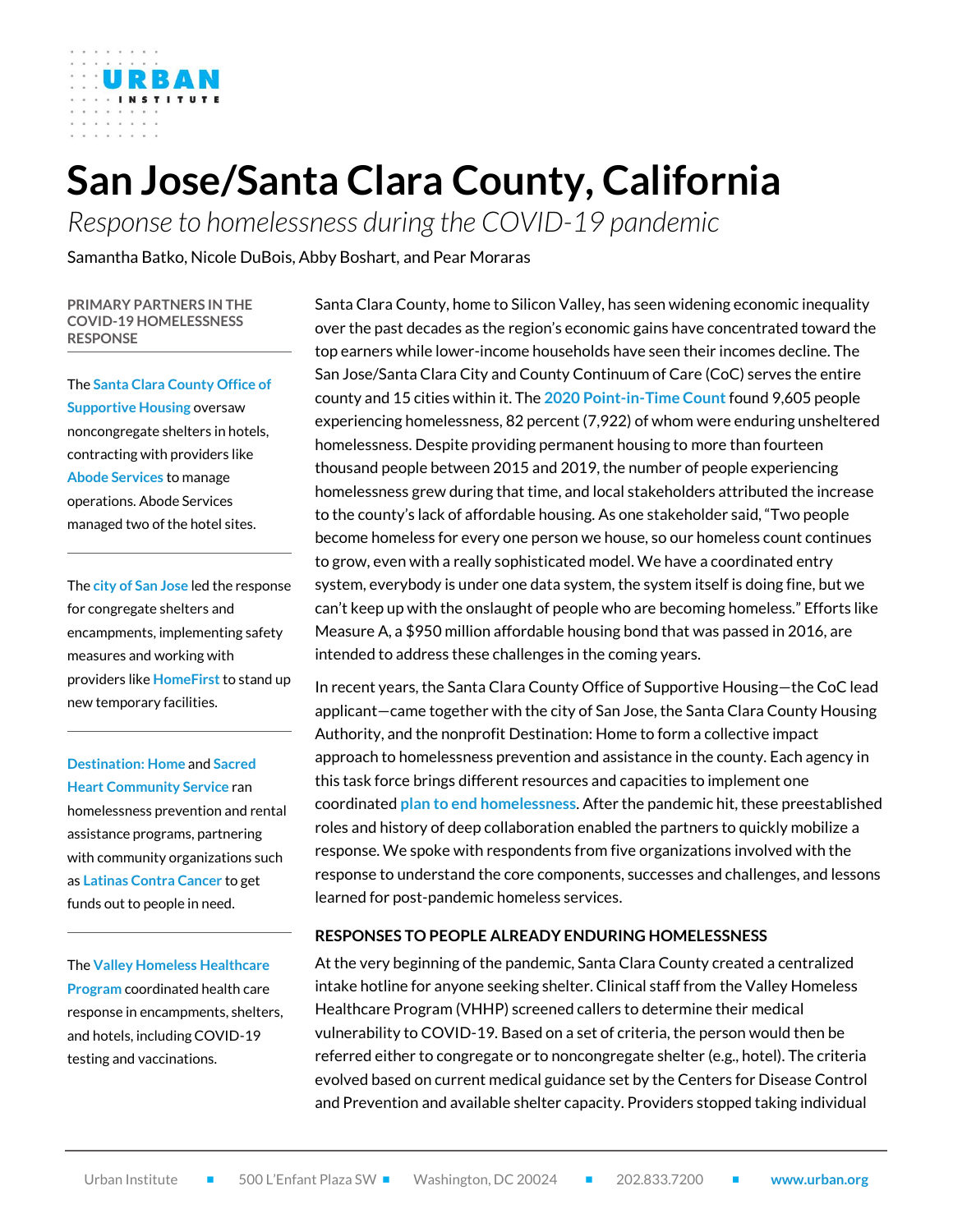referrals and found this system—plus increased collaboration between individual providers—to be more beneficial to their clients. Key partners in the response—the city, county, and health care providers for the homeless—met daily to monitor trends, shift capacity, and troubleshoot needs.

> "For the city emergency operation center, we had one core value: compassion in action. We based our decisions on if it was the compassionate and right thing to do, we could figure the money and resources and people out later."

Santa Clara County leased 13 hotels/motels across eight cities through Project Roomkey, a California-wide effort to secure hotel and motel rooms across the state to move individuals experiencing homelessness who were most vulnerable to COVID-19 to safer locations. The county contracted with homeless service providers (including Abode Services) and it used redeployed county employees to staff and run the locations. People who were determined to be vulnerable to COVID-19 because of age or medical conditions were eligible for a hotel placement. Four of the sites were run by Abode Services, which provided shelter for 200 to 350 guests during the pandemic, about half of whom were unsheltered prior to intake. Abode Services distributes food, conducts daily wellness checks to monitor symptoms, and provides general support to clients. In total, 9 of the 13 hotels were designated for this purpose. The other four were designated for isolation and quarantine for people, regardless of their housing status, who had tested positive for COVID-19 and had nowhere to safely isolate. HomeFirst also started a motel program for veterans experiencing homelessness during this time, and eventually it was able to move more than 130 veterans from motels into permanent housing.

## **CENTERING RACIAL EQUITY IN HOMELESS SERVICES**

VHHP conducted an informal equity analysis of encampments in Santa Clara County. Alongside advice from a diversity, equity, and inclusion group composed of people experiencing homelessness, this analysis directed VHHP's outreach approach. It focused its education and vaccination efforts in areas with higher proportions of people of color.

After George Floyd's murder and the summer of racial justice protests, HomeFirst took on a more vocal advocacy role. The organization supported its staff by providing four hours of paid time off for community engagement and distributing t-shirts with racial justice quotes symbolizing HomeFirst's commitment. Leadership also instituted work groups for employees and continued to hire staff of color from the community.

Six of the nine hotels used to shelter people vulnerable to COVID-19 remained open as of April 2021. Efforts ramped up in early 2021 to facilitate permanent housing placements from these sites. The county offered housing problem-solving training for workers in the hotels and motels. Abode Services matched people to housing with the additional funding it received for rapid rehousing through the Coronavirus Aid, Relief, and Economic Security (CARES) Act.

People who were not eligible for a hotel room were placed in congregate shelters. At the outset of the pandemic, Santa Clara County connected health officials to shelter operators to implement public health guidelines. To address the bed shortage caused by deconcentrating spaces, the city of San Jose opened or contracted with providers to open seven new shelter sites: four in existing spaces like a convention center and three newly developed spaces, including some modular units. To quickly staff these sites, the city redeployed its own workers as "disaster workers" to provide 24/7 staffing in these places, and it contracted with providers to run these sites. One of the providers even contacted the local hotel workers' union to hire staff who had been laid off during the pandemic. Examples of provider-operated sites included an outdoor tent shelter and a bridge housing cabin site operated by HomeFirst. Their capacity increased from seven hundred per night to about eight hundred to one thousand per night. All shelter providers in the county met twice per week to coordinate and troubleshoot any issues. California's Office of Emergency Services also provided more than one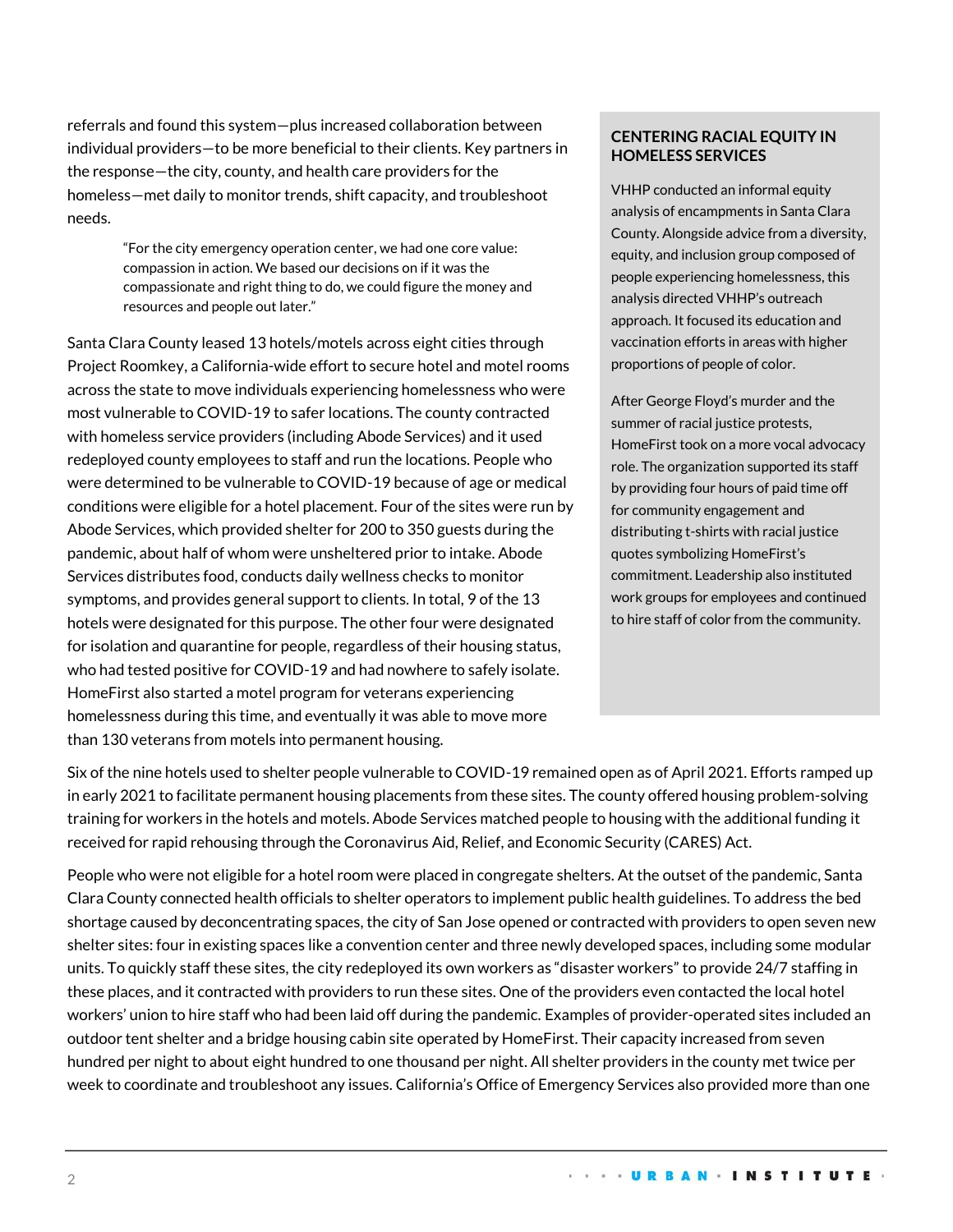## **EMBEDDING RACIAL EQUITY IN EMERGENCY RENTAL ASSISTANCE**

Destination: Home and Sacred Heart Community Service built their emergency rental assistance programs in partnership with the communities they wanted to serve, following their framework of "don't do something for people, without people." They engaged with community members who received the previous round of funds to plan for the next round, speaking with and surveying at least 300 people. From these conversations they learned valuable lessons about the structure of rental agreements (40 percent of the people they surveyed did not have a traditional landlord) and about barriers to filling out applications (25 percent reported being challenged by technology platforms).

As a result, they created a tenant-focused program that provided flexible assistance with fewer documentation requirements. These feedback loops ensured that future iterations of the program would be relevant and accessible to the people they were trying to reach. A staff member with Sacred Heart Community Service said:

"We didn't work with random organizations, we worked with organizations that actually have been doing work in terms of immigrant rights, organizing, listening to folks. These are folks who have been at the frontlines of pushing for protections and support and other types of work within immigrant communities, and they're the ones who have relationships with people in the community. So, we asked them: how do they want to see assistance, how do they want it delivered? And that pushed us to be bigger and bolder with our next phase." hundred trailers to the city to support safe isolation for individuals experiencing homelessness. In May 2020, the city contracted with Abode Services to operate the trailers and was able to shelter 35 individuals in them before deciding to close the site because of continuous maintenance issues.

Despite these efforts, the combined capacity of the shelters and hotels still left thousands of people outside. At the onset of the pandemic, city and county partners conducted an encampment assessment to map out areas with more than 25 people. It deployed bathroom and hygiene stations; coordinated trash service; and distributed masks, gloves, and educational materials. After learning that people faced barriers accessing food and water because of closures of community centers, soup kitchens, and restaurants, the task force began providing these resources to encampments. Several organizations tagteamed outreach to encampments. HomeFirst delivered hot meals three days per week and also tripled the size of its outreach team, hiring clinicians, a drug and alcohol therapist, and a case manager. VHHP purchased one thousand cellphones for people enduring unsheltered homelessness so they could stay in touch and conduct telehealth appointments to better support their health. In addition, VHHP and other health care providers conducted COVID-19 testing and later they began vaccine outreach to encampments. A VHHP clinician shared,

We saved up all of this good faith [through mass testing sites] which is really paying off with the vaccine. People are excited about the vaccine, even if they are hesitant, there's a lot of trust. They are seeing the same people that they saw for testing come with the vaccine, and it's great.

## **HOMELESS PREVENTION AND RENTAL ASSISTANCE**

Destination: Home and Sacred Heart Community Service ran a homelessness prevention program prior to the pandemic that served 1,500 extremely lowincome families annually, providing an average of \$4,500 in financial assistance to each. In March 2020, Destination: Home secured \$12 million to increase the capacity of this program, which included federal funding received by the city and county. Within three days of securing the funds, it received 32,000 calls for assistance.

The second phase of assistance came after the CARES Act passed and was targeted toward helping people who did not qualify for expanded unemployment assistance or stimulus checks, including people who are undocumented. The third and fourth phases of assistance were explicitly rental assistance, paid to the landlord or the tenant, if the landlord refused. Because these latter phases included Emergency Rental Assistance Program funds from the US Department of Treasury, the documentation requirements were more extensive. Local government funding supplemented federal resources that came with restrictions, such as to provide food for people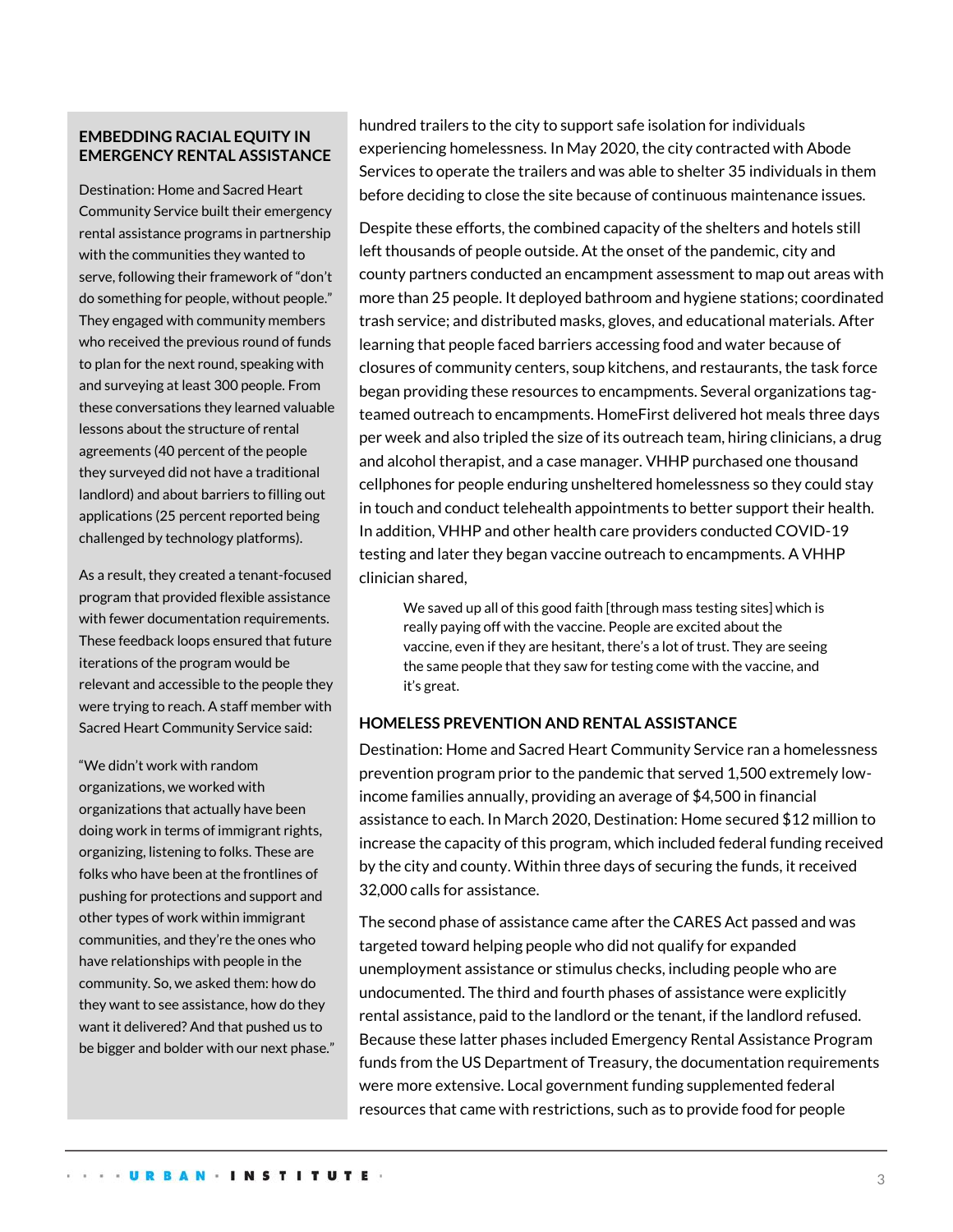staying in encampments. Stakeholders involved in the rental assistance program explained how they were able to better serve people by giving them cash (instead of payments to landlords) and by expanding eligibility and decreasing burdensome documentation requirements. Each later phase was targeted more closely to people with extremely low incomes, and the fourth phase included a vulnerability assessment that focused on key factors—such as possessing an active eviction notice from a landlord—contributing to homelessness.

A key component of this community-based approach included partnerships with 70 organizations, many of whom did not traditionally offer housing or cash assistance. These partners ranged from a Black community service agency to a Korean Baptist Church, from a Latino patient health support and advocacy organization to a charter school. As trusted members of their communities, these partners brought assistance to people, ensuring they knew it was available and that it was for them. Some of these agencies helped people navigate the applications and disbursed financial assistance, while others served as referral partners. After receiving training from Destination: Home, these partners could help their clients or community members navigate tricky situations, such as having a bad relationship with their landlord or not being sure if they qualified. As a staff member of such an organization said,

Sometimes the trauma of poverty and the stress of the pandemic . . . even getting a checklist can be overwhelming, people just shut down. It's not that people aren't fighting or advocating for themselves or don't care, it's the weight of it all that can demoralize people. Having someone on the organizational side who can walk you through the process or can be there for you, within reason, to continue to call and remind you, and who doesn't judge you, is just helpful and kind and treats you with dignity and respect, that's really important . . . If we didn't have this effort and there was just a centralized system, and everyone just called one number and was in the pipeline, our clients would never make it through.

Across the four phases, this program disbursed \$52.7 million in assistance through August 2021 to more than sixteen thousand households, 95 percent of whom were people of color and 79 percent were extremely low income.

Separately, Abode Services operated a financial assistance program for the county during the infection surge between November and December 2020 to incentivize people to stay home and isolate if they needed to. Created as an income replacement program, this flexible assistance could be used for rent or any other expenses. More than \$2 million in financial assistance was distributed through this program.

## **SERVICES IN SAN JOSE/SANTA CLARA COUNTY BEYOND THE PANDEMIC**

The close collaboration among county and city government and nonprofit partners enabled a comprehensive response and demonstrated an ability to quickly and creatively tackle challenges as they arose. The pandemic response primarily focused on encampment outreach, safe isolation, deconcentrating shelters, and rent relief. And although these efforts highlighted the benefits of a centralized intake, increased services supports—including 24/7 staffing—and noncongregate shelters, each of these required increased funding levels.

"All of these things we're calling 'innovations' are just things we should have been doing all along. Let's get people housed. Let's push through more projects and developments. Let's feed people more, let's get financial assistance to people, let's trust people with the money, and listen to them first and foremost."

However, this record outreach and bed capacity paled in comparison with the need, particularly for the nearly eight thousand individuals who remained outside. As one stakeholder put it:

"There's not enough beds for people in our area, there's never been right-to-shelter laws, we have a huge portion of unsheltered homeless, it's like 70 or 80 percent of our homeless population is unsheltered. The infrastructure for isolation doesn't exist, we can get hotel rooms up, we have a 9,000 homeless population, it's just a drop in the bucket."